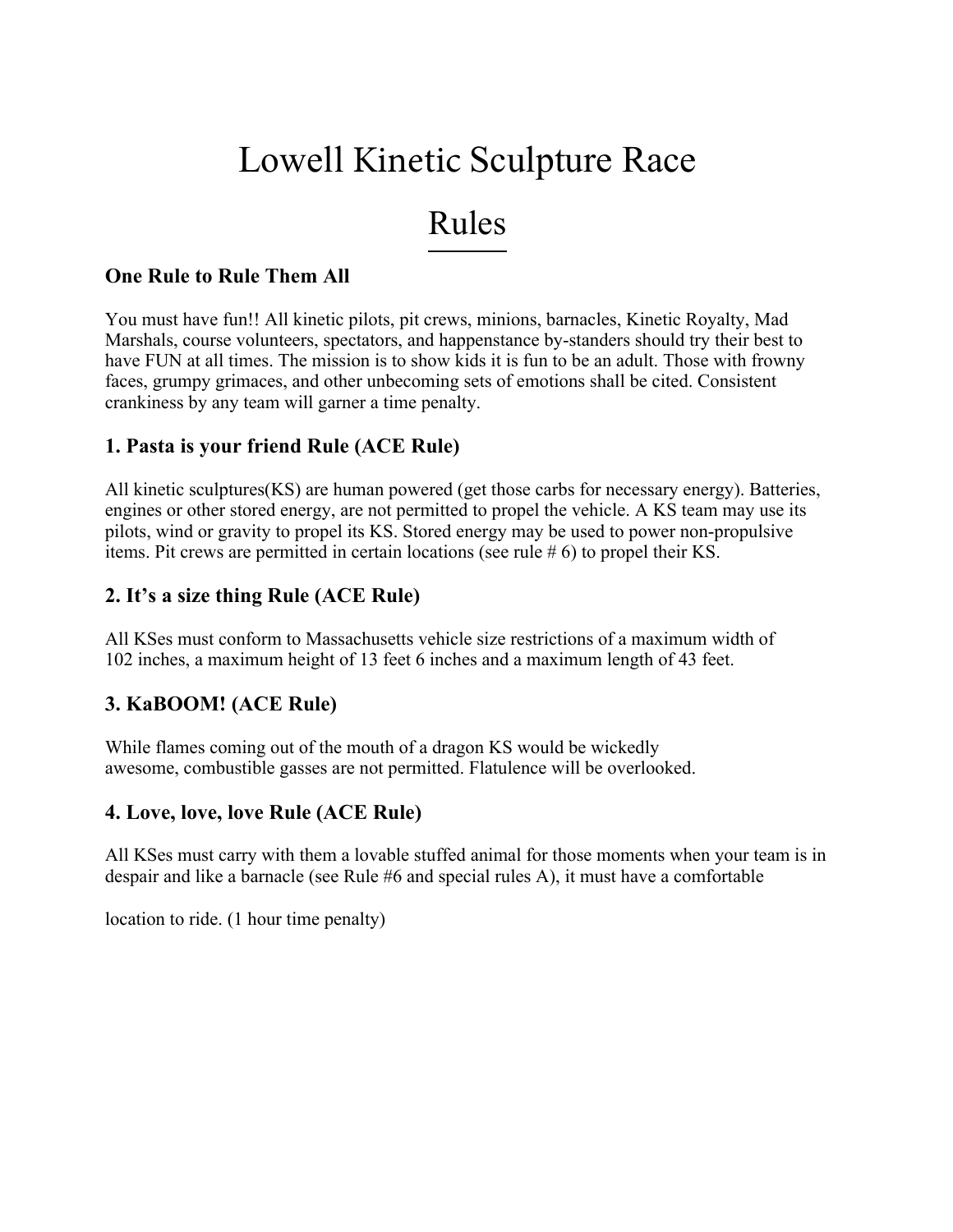# **5. Inspector Gadget Rule (ACE Rule)**

Commandeering a kinetic sculpture is an inherently dangerous endeavor so it is important all safety rules are followed. All KSes must pass the Main Mad Marshall's official safety inspection.

To pass the inspection you must have:

-functioning brakes

-warning triangle (12" x 12") attached to the back of the KS

-a flashing red light at the rear of your KS

-affixed tow ring, attached to the front, in the middle and strong enough to haul the entire KS from whatever situation it may be in (water, mud, sand, the grips of a giant troll, etc)

-Coast Guard approved life jackets for every pilot and barnicle

-waterproof first-aid kit containing at least bandages and antibacterial cream.

-1 container of water per pilot and barnacle (1 quart)

-One horn (with squeezable bulb-please no air horns, we don't want to scare the birds) See Rule #13

-a paddle or an oar

-a cell phone to receive urgent race related calls (the number will be requested as part of your registration)

-all pilots and barnacles under the age of eighteen shall have a helmet (bicycle helmet, hard hat, batter's helmet, or skateboard helmet)

# **6. Friends, Friends, Friends Rule (ACE Rule)**

Each Sculpture must have 1 or more Pilots. Each Pilot and barnacle must have 1 human Pit Crew member. Each Sculpture may have up to 1 human Barnacle. Barnacles must be 12 years old or older. Having a Barnacle on your KS will garner you a time bonus!!

# **7. Breaking the Law, Breaking the Law Rule (ACE Rule)**

All law enforcement orders must be followed. If you are directed by an officer of the law to do something, do it.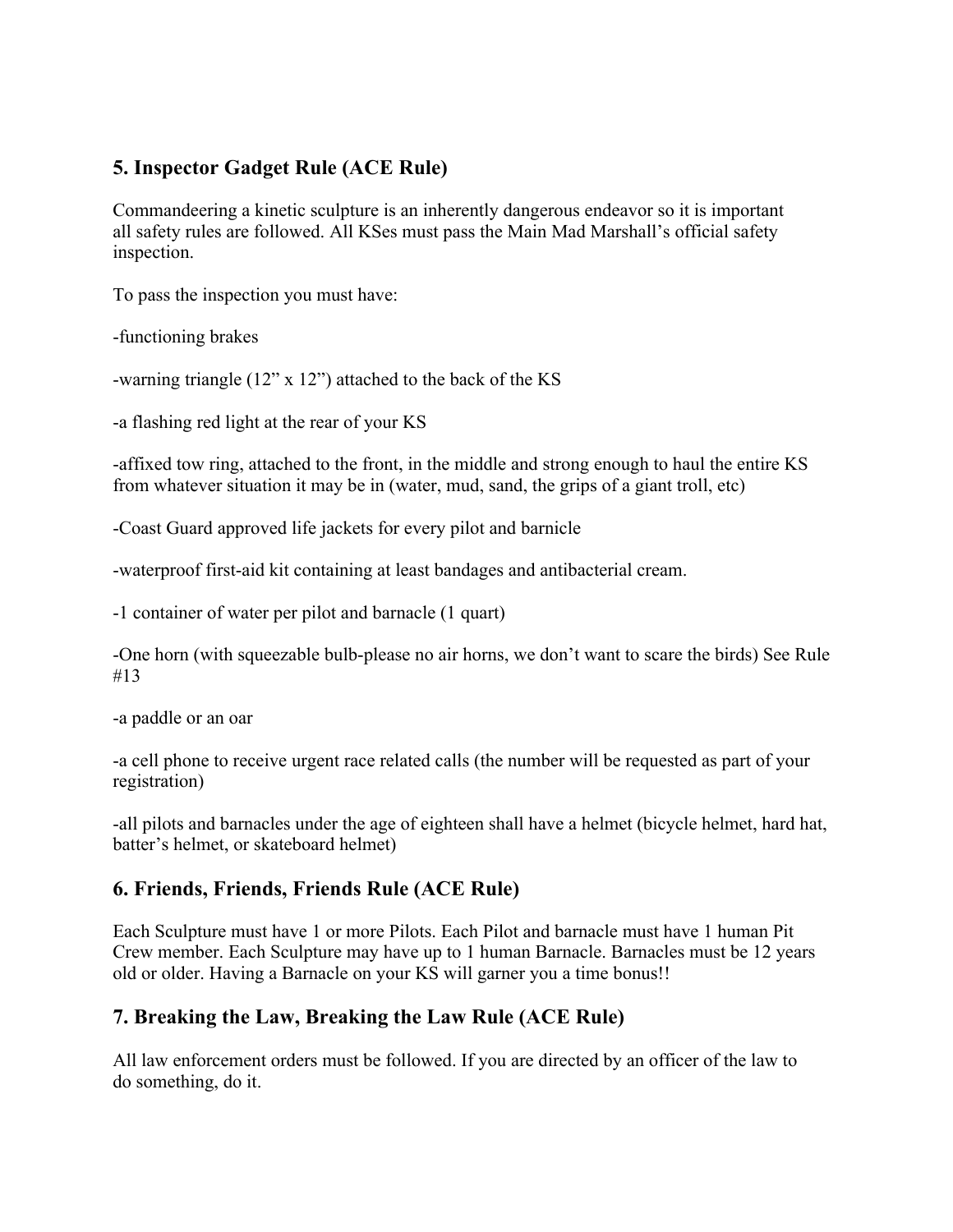#### **8. Fun for all Rule (ACE Rule)**

This is a family event, with spectators of all ages who look up to Kinetic Pilots with great esteem. Do not consume, ingest, or inhale any mind-altering substances, legal or illegal, before or during the race. The Race is a fantastic journey down the rabbit hole as it is, there should be no need to add to that craziness. (penalty: banishment)

#### **9. Pile it on Rule (ACE Rule)**

If you need something to complete the course, you need to carry it on your KS (floatation devices, alternate wheels, basic tools, etc.). Your team can bring along the mig welder in another vehicle, but other basics to fix, for instance a screwdriver to adjust your derailers, should be on your KS. Need to pump up your floatation devices? It should be on your KS.

All KSes must also have:

- IDs, for all pilots and barnacles

-Official LKSR Rules

-Course map

#### **10. It's Nice to be Nice Rule**

Your sculpture must not be dangerous or harmful to yourself or anything else in the world. Projectiles such as arrows, anchors, grappling hooks etc. are not permitted. Bubbles though, are permitted and encouraged. In fact if your KS is surrounded by bubbles throughout the race you will receive a time bonus!! Also, a team helping another team makes you a winner and will be noticed by officials (See Awards).

# **11. Mom's High Anxiety Rule (ACE Rule)**

Make sure you can get out of your KS in an emergency. Each Pilot must have a quick exit path. In addition, life jackets must be worn while on the water! You will not be allowed to begin a water crossing unless you are wearing a life jacket.

# **12. Feet Don't Fail Me Now Rule (ACE Rule)**

Pilots, you may not have your feet on the ground to propel your sculpture, unless you are in a Legal Push Zone. Do not try to stretch the rules by strapping snowshoes on your feet or argue that it's the rubber on your shoes touching the street. You will be cited by a LKSR official and a Time Penalty will be given. You may move laterally or backwards to better position yourself when approaching or in an obstacle. Pit crew may help in moving laterally or backwards or in a Legal Push Zone.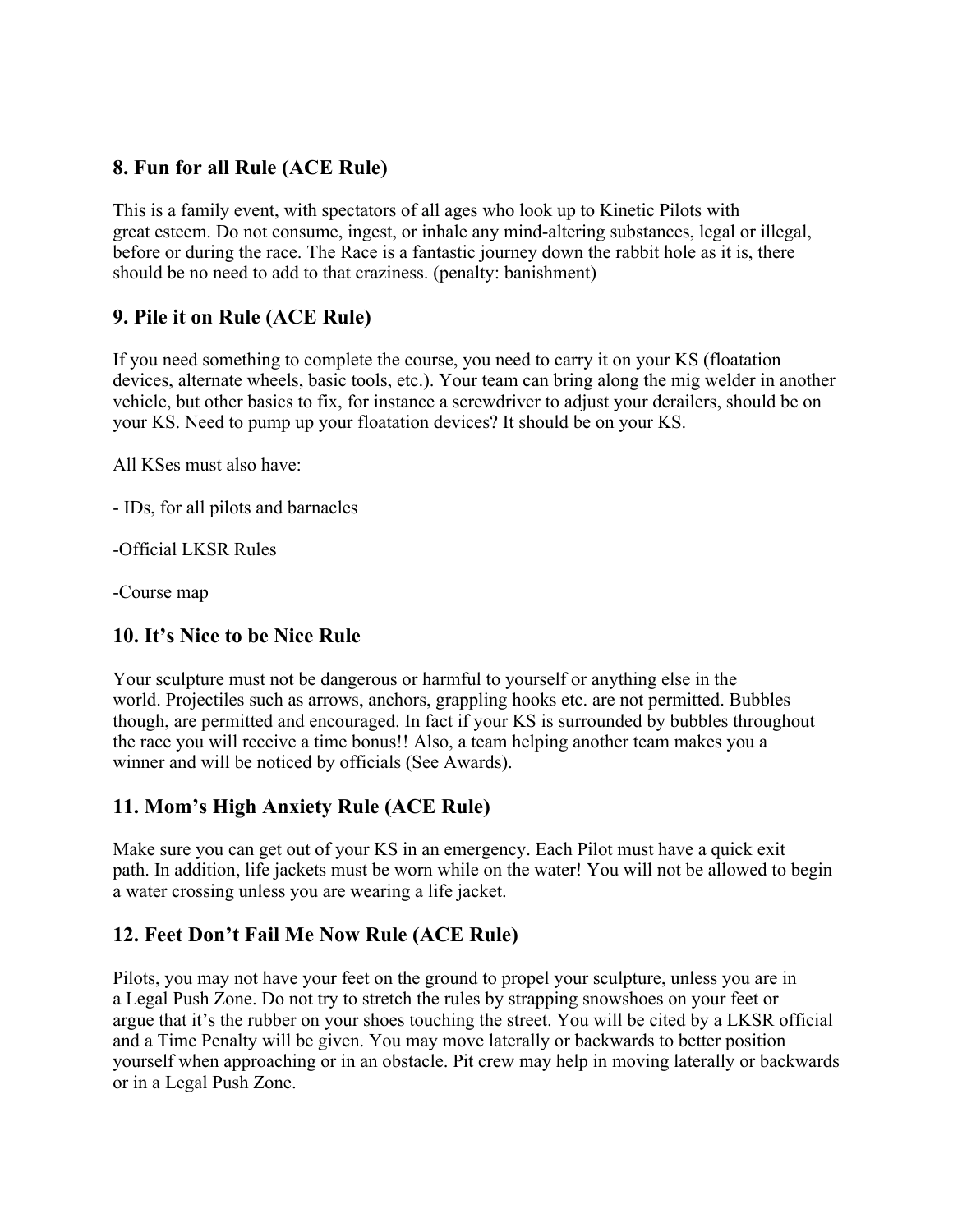# **13. The James Brown Showmanship Rule (ACE Rule)**

Loud and proud!! Your team name should be proudly displayed for all adoring fans, spectators, TV crews, glossy magazine editors and LKSR Royalty. You also must have the LKSR license plate (you will receive these at check-in) displayed on both sides of your KS.

# **14. Ya Can't Get Tha-ya from Hee-ya Rule (ACE Rule)**

Pilots are not permitted to leave the course. You will be given a map at check-in, so there is no reason to be careening off into some far off land, unless it's wonderland and you are chasing a rabbit; that is ok. Otherwise a Time Penalty will be allotted to your team for such an infraction. If for some reason there is a need to be off course, notify your LKSR official as to the circumstances and accommodations will be made, a little bribing can go a long way in this case.

#### **15. S.S. Minnow Rule (ACE Rule)**

The drift limit in the river will be established by the crew monitoring the safety of your water bound vessels. If your KS goes beyond the limit, you will be towed back to the course or brought back to shore.

#### **16. Hug Your Official Rule**

Harassment of Officials is not allowed. Officials are doing the best they can. If things are not going your way, take it personally—they are picking on you. Pilots, Pit Crews, and Officials will not involve themselves in incidents of kicking, biting, scratching, or fisticuffs. Anyone engaging in such outrageous activities is not honored, but disgraced. (penalty: 1 hour or Banishment)

#### **17. Beep Beep, Beep Beep, Yea Rule**

Sculptures honked upon must yield right-of-way and pull aside at the first opportunity to allow faster moving sculptures to pass. Passing pilots should gesture or display an obligatory sign of gratitude.

#### **18. Who's Running This Ship Rule (ACE Rule)**

There must be at least one pilot over the age of eighteen on board at all times. The steering Pilot must have a valid driver's license. Please speak with the race director (Michael) or the Head Mad Marshall (Ray) to make special accomodations.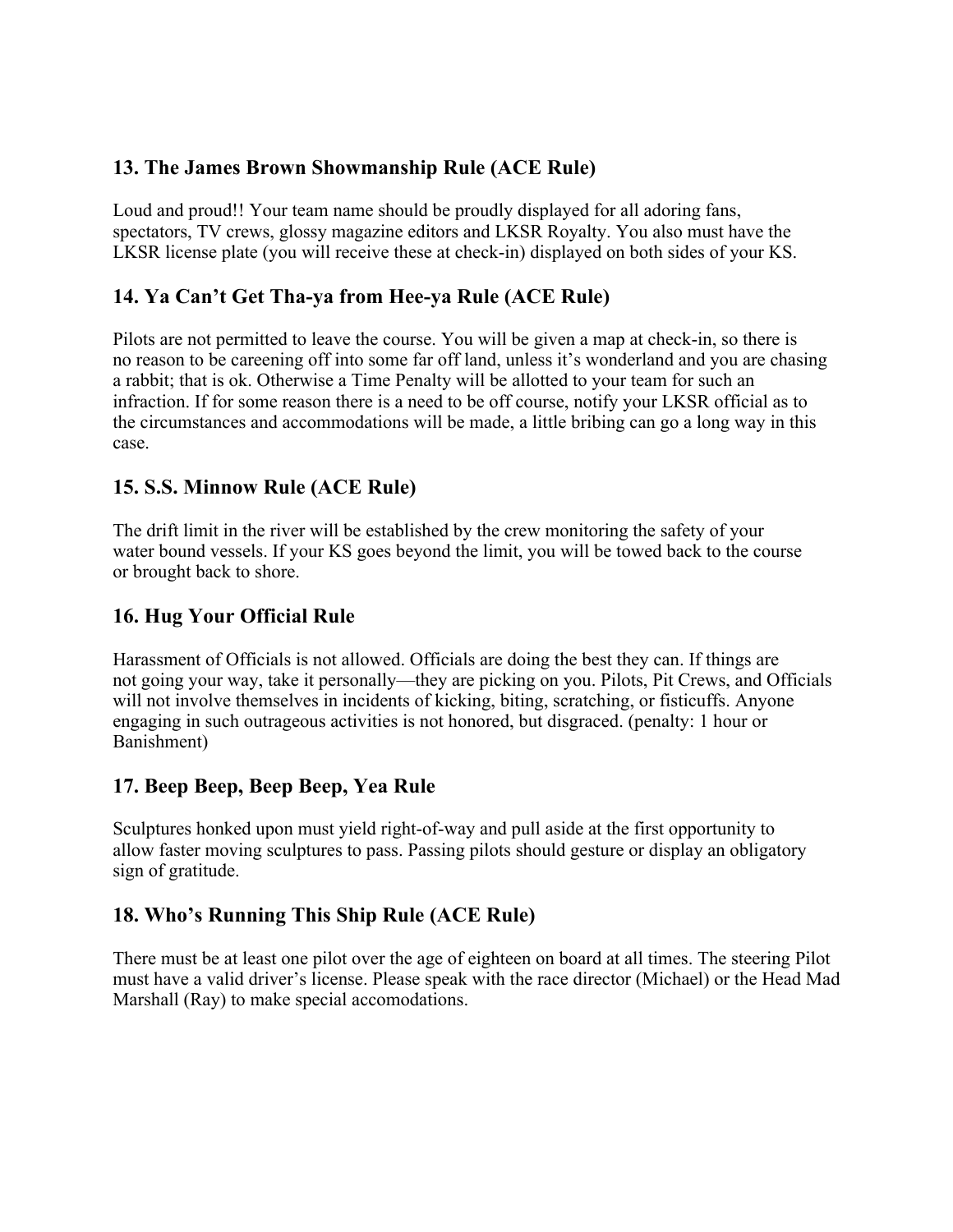# **19. Head, Shoulders, Knees and Toes Rule (ACE Rule)**

Your sculpture must be ridden by all Pilots at all times over the entire course. Therefore, at no time (including water entry and exit) can your sculpture be pushed, pulled, or otherwise propelled along the course by Pilots and/or Pit Crew except in a designated "Legal Push Zone". Your Sculpture may be moved sideways or backwards, either by Pilots or Pit Crew (or both), to areas to perform repairs, to gain better course conditions or to clear the course. In addition, no gadgets, such as skis, snowshoes, boards, etc. attached to your feet will be considered part of the sculpture.

# **20. Real Thing/Right Stuff Rule (ACE Rule)**

For the pilots on a sculpture to receive ACE status, no relief pilots will be allowed under any circumstances during timed competition. Pilots must stay within 20 feet of their Sculpture at all times (need to use the bathroom? Please have a pit crew member stand in for you so if we need to find you, we can) and are not allowed to ride on a Pit Crew vehicle while the KS is progressing the course In other words, you may not rotate pilots during the race. (penalty: loss of ACE status)

# **21. The Agony of De Feet Rule (ACE Rule)**

An ACE Sculpture must negotiate the course without assistance from any motorized vehicle. Receiving a tow suggests engineering improvements are required. Back to the old drawing board, and better luck next year! If your KS is able to be pushed, then by all means bring glory to your team by pushing it back to the finish line. You will receive high amounts of praise and glory for toughing it out, though you will lose the chance of ACE-ing (exception: See rule 15, S.S. Minnow Rule)

#### **22. 8% Total Body Wetness Rule**

Pilots are only allowed 8% total area of body/clothes wetness. The point here is to stay out of the water. Therefore every effort should be made to keep bodies above the river water line. You never know what could be lurking in them thar waters. (penalty: 30 minutes)

#### **23. Wait Five Minutes, It'll Change Rule**

In the event of sun, the race will run anyway. In the event of rain, the race will run anyway.

#### **24. The Tortoise and the Hare (ACE Rule)**

Your KS must move faster than a person walking or the bubbles that might be blasting out of your cannon. To insure the proper encouragement from the mass of adoring fans you have, it is necessary for you to be at the respective obstacle at launch time.